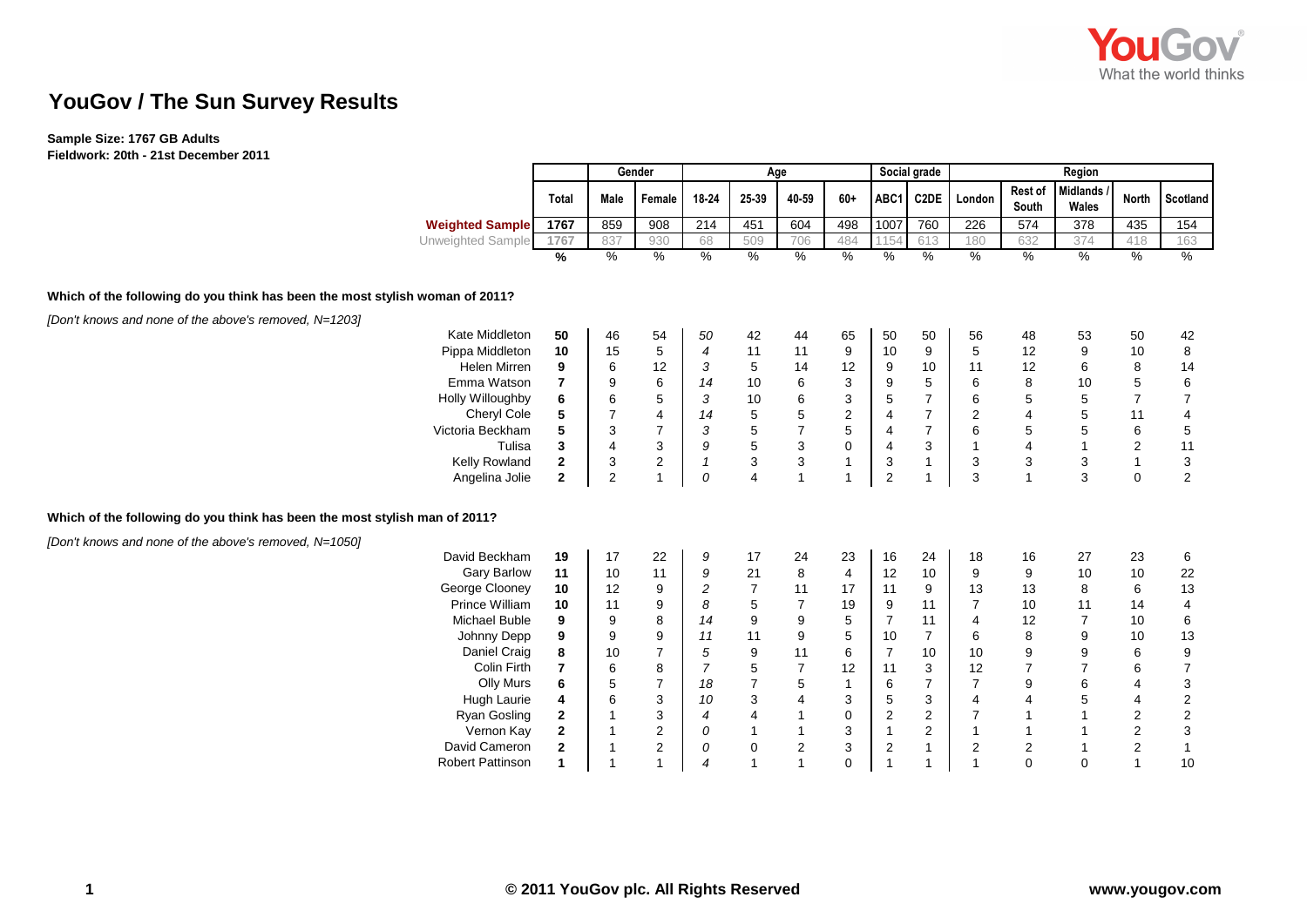

|                                                                                                                              |            |                |                | Gender                  |                          |                         | Age              |                         |                | Social grade   |                |                  | Region                   |                |                                             |
|------------------------------------------------------------------------------------------------------------------------------|------------|----------------|----------------|-------------------------|--------------------------|-------------------------|------------------|-------------------------|----------------|----------------|----------------|------------------|--------------------------|----------------|---------------------------------------------|
|                                                                                                                              |            | <b>Total</b>   | Male           | Female                  | 18-24                    | 25-39                   | 40-59            | $60+$                   | ABC1           | C2DE           | London         | Rest of<br>South | <b>Midlands</b><br>Wales | <b>North</b>   | Scotland                                    |
| <b>Weighted Sample</b>                                                                                                       |            | 1767           | 859            | 908                     | 214                      | 451                     | 604              | 498                     | 1007           | 760            | 226            | 574              | 378                      | 435            | $\frac{154}{ }$                             |
| Unweighted Sample                                                                                                            |            | 1767           | 837            | 930                     | 68                       | 509                     | 706              | 484                     | 1154           | 613            | 180            | 632              | 374                      | 418            | 163                                         |
|                                                                                                                              |            | %              | $\frac{9}{6}$  | %                       | $\frac{9}{6}$            | $\frac{9}{6}$           | $\frac{0}{6}$    | $\frac{9}{6}$           | $\%$           | %              | %              | $\frac{9}{6}$    | %                        | %              | $\frac{0}{0}$                               |
| Which of the following is your favourite sports personality of 2011?<br>[Don't knows and none of the above's removed, N=987] |            |                |                |                         |                          |                         |                  |                         |                |                |                |                  |                          |                |                                             |
| Jenson Button                                                                                                                |            | 25             | 28             | 22                      | 37                       | 27                      | 22               | 22                      | 24             | 26             | 30             | 26               | 23                       | 24             | 24                                          |
| David Beckham                                                                                                                |            | 16             | 8              | 24                      | 15                       | 17                      | 17               | 12                      | 12             | 21             | 18             | 15               | 13                       | 20             | $10$                                        |
| Jessica Ennis                                                                                                                |            | 12             | 10             | 15                      | 8                        | 13                      | 12               | 15                      | 13             | 11             | 11             | 12               | 17                       | 13             | $\overline{\mathcal{A}}$                    |
| Mark Cavendish                                                                                                               |            | 10             | 13             | $\,6$                   | $\boldsymbol{s}$         | $\bf8$                  | 13               | $\bf8$                  | 12             | $\overline{7}$ | 8              | 13               | 5                        | 10             | $\boldsymbol{9}$                            |
| Andy Murray                                                                                                                  |            | 8              | $\sqrt{5}$     | 11                      | $\sqrt{5}$               | $\overline{7}$          | $\overline{7}$   | 11                      | $\overline{7}$ | 9              |                | $\overline{7}$   | $\,6\,$                  | 3              | 32                                          |
| <b>Rory McIlroy</b>                                                                                                          |            |                | $\overline{7}$ | 6                       | $\overline{c}$           | $\overline{\mathbf{7}}$ | $\,8\,$          | $\,6\,$                 | $\overline{7}$ | 6              | 3              | 6                | 12                       | 6              | $\ensuremath{\mathsf{3}}$                   |
| Robin Van Persie                                                                                                             |            |                | 9              | $\overline{4}$          | 13                       | $\boldsymbol{6}$        | $\sqrt{5}$       | $\overline{7}$          | 6              | 8              | 10             | 8                | 4                        | 6              |                                             |
|                                                                                                                              | Mo Farah   | 6              | $\overline{5}$ | $\overline{7}$          | 10                       | $\overline{7}$          | $\,6\,$          | $\overline{\mathbf{4}}$ | $\overline{7}$ | $\sqrt{5}$     | 5              | $\,6$            | $\overline{7}$           | $9\,$          | $\pmb{0}$                                   |
| Darren Clarke                                                                                                                |            | 5              | 9              | $\overline{\mathbf{c}}$ | 0                        | $\,6\,$                 | $\,6\,$          | $\,6\,$                 | 6              | $\,$ 5 $\,$    | 6              | 4                | 8                        | $\sqrt{3}$     | $\boldsymbol{9}$                            |
| <b>Luke Donald</b>                                                                                                           |            | 4              | 6              | $\overline{c}$          | $\sqrt{2}$               | $\overline{1}$          | $\overline{4}$   | 8                       | 6              | 2              |                |                  | 5                        | 5              | $\overline{7}$                              |
| Which of the following is your favourite politician of 2011?<br>[Don't knows and none of the above's removed, N=1009]        |            |                |                |                         |                          |                         |                  |                         |                |                |                |                  |                          |                |                                             |
| Boris Johnson                                                                                                                |            | 25             | 27             | 23                      | 37                       | 33                      | 25               | 17                      | 28             | 21             | 31             | 29               | 24                       | 21             | 18                                          |
| David Cameron                                                                                                                |            | 22             | 18             | 27                      | $\overline{7}$           | 21                      | 20               | 30                      | 21             | 25             | 24             | 27               | 21                       | 21             | $12$                                        |
| William Hague                                                                                                                |            | 8              | $\overline{7}$ | 9                       | 3                        | $\overline{4}$          | $\overline{7}$   | 13                      | $\overline{7}$ | 9              | 6              | 8                | 11                       | 8              | $\overline{\mathbf{4}}$                     |
| Vince Cable                                                                                                                  |            | 7              | 8              | $\overline{7}$          | $\overline{4}$           | 10                      | $\overline{7}$   | 8                       | 9              | 5              | 12             | 8                | 6                        | 6              | $\,6\,$                                     |
|                                                                                                                              | Ed Balls   | 7              | 6              | $\boldsymbol{9}$        | 4                        | $\,6\,$                 | $\boldsymbol{9}$ | 8                       | 6              | 10             | 6              | $\overline{4}$   | 10                       | 12             | $\pmb{4}$                                   |
| <b>Ed Milliband</b>                                                                                                          |            | $\overline{7}$ | 9              | $\overline{4}$          | 13                       | $\,6\,$                 | $\boldsymbol{9}$ | 4                       | 5              | 9              | $\mathbf 5$    | $\overline{c}$   | $\overline{4}$           | 15             | 13                                          |
| David Milliband                                                                                                              |            | 7              | $\overline{7}$ | 6                       | 18                       | $\,6\,$                 | $\,6$            | 4                       | $\overline{4}$ | 10             | 9              | 5                | 9                        | $\overline{7}$ | $\ensuremath{\mathsf{3}}$                   |
| Alex Salmond                                                                                                                 |            | 6              | 6              | 6                       | $\overline{\mathcal{A}}$ |                         | $\overline{7}$   | $\overline{7}$          | 8              | 4              | $\overline{4}$ | 3                | 4                        | $\mathbf 2$    |                                             |
| Nigel Farage                                                                                                                 |            | 5              | $\mathbf 5$    | $\overline{\mathbf{4}}$ | 5                        | $\frac{5}{3}$           | $\overline{4}$   | $\,6\,$                 | 6              | 3              | 3              |                  | $\mathbf 5$              | $\sqrt{2}$     | $\begin{array}{c} 32 \\ 5 \\ 0 \end{array}$ |
|                                                                                                                              | Nick Clegg | 3              | 3              | $\overline{4}$          | $\boldsymbol{6}$         | $\overline{\mathbf{4}}$ | $\overline{4}$   | $\sqrt{2}$              | $\overline{4}$ | $\mathbf{3}$   | 0              | 3                | $\,6\,$                  | $\mathbf 5$    |                                             |
| Caroline Lucas                                                                                                               |            | $\mathbf{2}$   | 3              |                         | 0                        | $\overline{4}$          | 2                | 2                       | 3              |                |                | 3                | 2                        | 2              | 3                                           |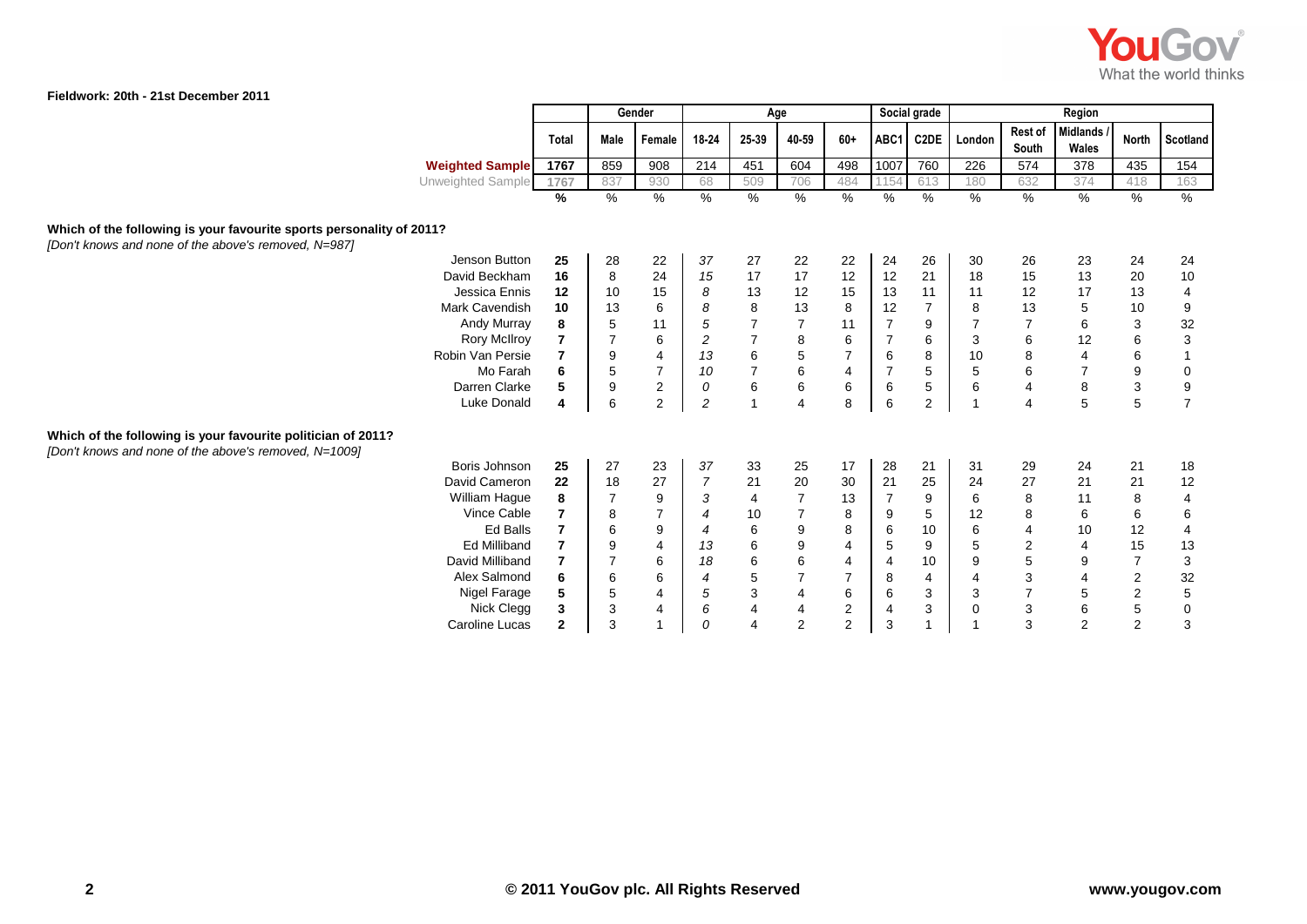

|                                                                                                                                   |                |                  | Gender                  | Age                     |                                                 |                  |                           |                           | Social grade              | Region         |                  |                         |                           |                                            |  |
|-----------------------------------------------------------------------------------------------------------------------------------|----------------|------------------|-------------------------|-------------------------|-------------------------------------------------|------------------|---------------------------|---------------------------|---------------------------|----------------|------------------|-------------------------|---------------------------|--------------------------------------------|--|
|                                                                                                                                   | Total          | <b>Male</b>      | Female                  | 18-24                   | 25-39                                           | 40-59            | $60+$                     | ABC1                      | C2DE                      | London         | Rest of<br>South | Midlands<br>Wales       | <b>North</b>              | Scotland                                   |  |
| <b>Weighted Sample</b>                                                                                                            | 1767           | 859              | 908                     | 214                     | 451                                             | 604              | 498                       | 1007                      | 760                       | 226            | 574              | 378                     | 435                       | 154                                        |  |
| Unweighted Sample                                                                                                                 | 1767           | 837              | 930                     | 68                      | 509                                             | 706              | 484                       | 1154                      | 613                       | 180            | 632              | 374                     | 418                       | 163                                        |  |
|                                                                                                                                   | $\frac{1}{6}$  | %                | $\%$                    | $\frac{0}{0}$           | $\%$                                            | $\%$             | %                         | $\frac{0}{6}$             | $\frac{9}{6}$             | $\frac{9}{6}$  | $\frac{9}{6}$    | %                       | $\frac{9}{6}$             | %                                          |  |
| Which of the following do you think was the most important news event of 2011?                                                    |                |                  |                         |                         |                                                 |                  |                           |                           |                           |                |                  |                         |                           |                                            |  |
| [Don't knows and none of the above's removed, N=1663]                                                                             |                |                  |                         |                         |                                                 |                  |                           |                           |                           |                |                  |                         |                           |                                            |  |
| The debt crisis in the Eurozone                                                                                                   | 21             | 25               | 16                      | 23                      | 16                                              | 18               | 27                        | 22                        | 18                        | 16             | 24               | 19                      | 20                        | 22                                         |  |
| Japanese earthquake, tsunami and nuclear meltdown                                                                                 | 17             | 19               | 15                      | 10                      | 18                                              | 20               | 15                        | 18                        | 16                        | 15             | 17               | 18                      | 15                        | 24                                         |  |
| The Riots across England                                                                                                          | 16             | 13               | 19                      | 21                      | 21                                              | 14               | 12                        | 14                        | 19                        | 21             | 13               | 17                      | 19                        | $10$                                       |  |
| Arab Spring and revolutions in the Middle East                                                                                    | 15             | 16               | 14                      | 19                      | 15                                              | 16               | 12                        | 17                        | 11                        | 18             | 15               | 14                      | 14                        | 16                                         |  |
| The death of Osama Bin Laden                                                                                                      | 11             | 10               | 12                      | 16                      | 11                                              | 12               | $\overline{7}$            | 10                        | 12                        |                | 11               | 12                      | 12                        |                                            |  |
| David Cameron's Euro veto                                                                                                         | $\overline{7}$ |                  |                         | $\overline{\mathbf{c}}$ |                                                 | $\,6\,$          | 13                        | 6                         | $\bf 8$                   | 6              | 9                | 8                       | $\mathbf 5$               | $\begin{array}{c} 8 \\ 2 \\ 4 \end{array}$ |  |
| The Royal wedding between William and Kate                                                                                        | 6              | 4                | $\boldsymbol{9}$        | $\pmb{0}$               |                                                 | $\bf 8$          | $\,6\,$                   | 6                         | $\overline{7}$            | 9              |                  | $\,6\,$                 | 8                         |                                            |  |
| Phone hacking and the Leveson Inquiry                                                                                             | 4              | 3                | $\overline{\mathbf{4}}$ | $\mathsf 3$             | $\begin{array}{c} 3 \\ 8 \\ 2 \\ 3 \end{array}$ | $\frac{4}{2}$    | $\overline{\mathbf{4}}$   | $\ensuremath{\mathsf{3}}$ | $\,$ 5 $\,$               | $\overline{6}$ | 6<br>2<br>2<br>2 | $\overline{\mathbf{4}}$ | $\ensuremath{\mathsf{3}}$ | 6<br>6                                     |  |
| The death of Colonel Gaddafi                                                                                                      | 3              | 1                | $\overline{4}$          | 3                       |                                                 |                  | 3                         | $\sqrt{2}$                | $\ensuremath{\mathsf{3}}$ | 3              |                  | $\boldsymbol{2}$        | $\mathbf{3}$              |                                            |  |
| Occupy protests                                                                                                                   |                |                  |                         |                         | $\overline{c}$                                  | $\mathbf{1}$     |                           | $\overline{1}$            | 1                         | 0              |                  | $\mathbf 0$             | $\mathbf{1}$              | $\overline{2}$                             |  |
| Which of the following do you think was the best sporting event of 2011?<br>[Don't knows and none of the above's removed, N=1104] |                |                  |                         |                         |                                                 |                  |                           |                           |                           |                |                  |                         |                           |                                            |  |
| England winning the Ashes                                                                                                         | 27             | 25               | 29                      | 25                      | 25                                              | 23               | 35                        | 26                        | 28                        | 25             | 32               | 30                      | 24                        | 9                                          |  |
| England becoming the number 1 test side in cricket                                                                                | 15             | 17               | 12                      | 14                      | 13                                              | $16\,$           | 15                        | 17                        | 11                        | 19             | 14               | 16                      | 14                        | $\boldsymbol{7}$                           |  |
| Jenson Button winning the Canadian Grand Prix                                                                                     | 9              | 9                | $\,$ 8 $\,$             | 5                       | 11                                              | $\boldsymbol{9}$ | 9                         | 8                         | 9                         | 6              | 12               |                         | $\overline{7}$            | $10$                                       |  |
| Manchester City 6-1 Manchester United                                                                                             | 8              |                  | $\boldsymbol{9}$        | 22                      | $\begin{array}{c} 8 \\ 7 \end{array}$           | $\overline{7}$   | $\ensuremath{\mathsf{3}}$ | $\overline{7}$            | $\boldsymbol{9}$          | 11             | $\mathbf{3}$     | $\mathbf 5$             | 12                        | 19                                         |  |
| Mark Cavendish's Tour de France performance                                                                                       | 8              | $\boldsymbol{9}$ | 6                       | $\sqrt{2}$              |                                                 | $\boldsymbol{9}$ | $\boldsymbol{9}$          | 9                         | 6                         | 6              | $\boldsymbol{9}$ | $\overline{4}$          | 10                        | $\boldsymbol{9}$                           |  |
| Darren Clarke winning the Open                                                                                                    | 7              | 8                | $\,$ 5 $\,$             | 0                       | 6                                               | $\boldsymbol{9}$ | 8                         | $\overline{7}$            | 6                         |                | $\mathbf 5$      | 4                       | 5                         | 25                                         |  |
| Mo Farah's 5000m gold at the World Athletics Championship                                                                         | 7              | $\overline{4}$   | 10                      | 4                       | $\,6$                                           | $\bf8$           | $\,6$                     | 6                         | 8                         | 8              | 10               | $\mathbf 5$             | 4                         | $\overline{\mathbf{4}}$                    |  |
| Wales beating Ireland in the Rugby World Cup quarter final                                                                        | 6              |                  | $\bf 8$                 | 8                       | $\overline{\mathbf{7}}$                         | $\,$ 5 $\,$      | $\mathbf 5$               | $\overline{7}$            | $\ensuremath{\mathsf{3}}$ |                | 4                | 13                      | $\sqrt{2}$                | 5                                          |  |
| Kenny Dalglish returning to Liverpool                                                                                             | 6              | 6                | $\mathbf 5$             | $\mathbf{1}$            | $\bf 8$                                         | $\,6\,$          | 5                         | 4                         | $\overline{7}$            | 5              | 5                | $\,6$                   | $\,6\,$                   | 8                                          |  |
| Manchester United winning the Premiership (19th League title)                                                                     | 5              | 6                | $\overline{5}$          | $\overline{7}$          | $\frac{5}{2}$                                   | $\,8\,$          | $\mathsf 3$               | 5                         | $\boldsymbol{7}$          | 5              | $\overline{4}$   | 6                       | 8                         | $\mathbf 2$                                |  |
| Wayne Rooney's overhead kick vs. Manchester City                                                                                  | 3              | $\overline{4}$   | $\overline{2}$          | 12                      |                                                 | $\mathbf{1}$     | $\overline{\mathbf{4}}$   | $\sqrt{2}$                | $\overline{4}$            |                | $\overline{1}$   | $\sqrt{2}$              | 8                         | $\overline{\mathbf{4}}$                    |  |
| Manchester City winning the FA Cup                                                                                                | 1              |                  |                         | $\theta$                | $\overline{c}$                                  | $\mathbf{1}$     | $\mathbf 0$               | $\overline{1}$            | 1                         | $\Omega$       |                  | $\overline{2}$          | $\overline{1}$            | 0                                          |  |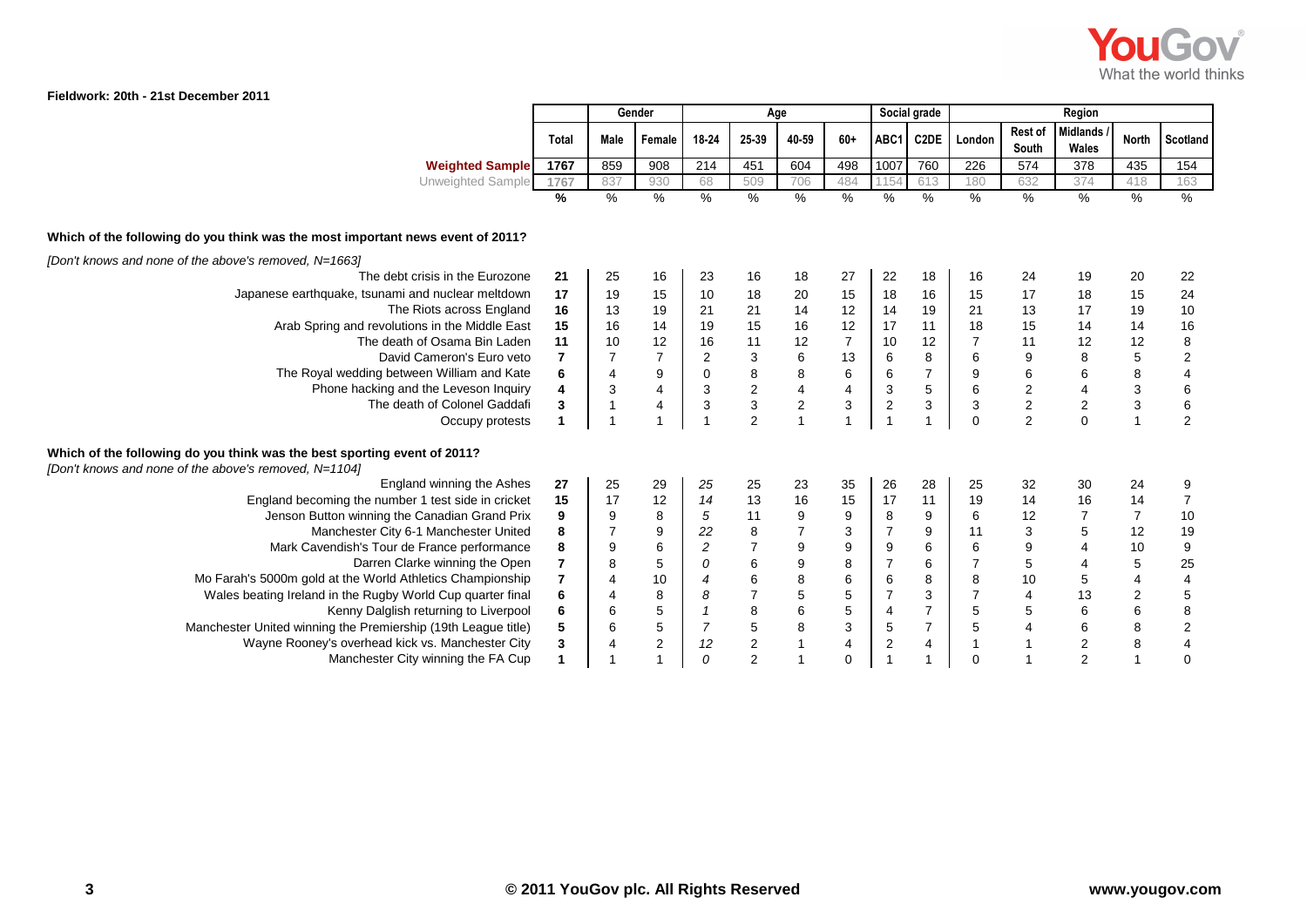

|                                                                                                                         |                              |                         | Gender                           | Age                       |                                            |                                       | Social grade<br>Region           |                              |                              |                                           |                                        |                              |                                |                                            |
|-------------------------------------------------------------------------------------------------------------------------|------------------------------|-------------------------|----------------------------------|---------------------------|--------------------------------------------|---------------------------------------|----------------------------------|------------------------------|------------------------------|-------------------------------------------|----------------------------------------|------------------------------|--------------------------------|--------------------------------------------|
|                                                                                                                         | <b>Total</b>                 | Male                    | Female                           | 18-24                     | 25-39                                      | 40-59                                 | $60+$                            | ABC1                         | C2DE                         | London                                    | Rest of<br>South                       | <b>Midlands</b><br>Wales     | <b>North</b>                   | Scotland                                   |
| <b>Weighted Sample</b>                                                                                                  | 1767                         | 859                     | 908                              | 214                       | 451                                        | 604                                   | 498                              | 1007                         | 760                          | 226                                       | 574                                    | 378                          | 435                            | $\overline{154}$                           |
| Unweighted Sample                                                                                                       | 1767                         | 837                     | 930                              | 68                        | 509                                        | 706                                   | 484                              | 1154                         | 613                          | 180                                       | 632                                    | 374                          | 418                            | 163                                        |
|                                                                                                                         | $\frac{9}{6}$                | $\frac{9}{6}$           | $\frac{9}{6}$                    | $\frac{9}{6}$             | $\frac{9}{6}$                              | $\frac{0}{6}$                         | $\frac{9}{6}$                    | $\%$                         | $\frac{9}{6}$                | $\frac{9}{6}$                             | $\frac{9}{6}$                          | $\frac{9}{6}$                | $\frac{9}{6}$                  | $\frac{0}{2}$                              |
| Which of the following do you think was the best film of 2011?<br>[Don't knows and none of the above's removed, N=1126] |                              |                         |                                  |                           |                                            |                                       |                                  |                              |                              |                                           |                                        |                              |                                |                                            |
| The King's Speech                                                                                                       | 43                           | 37                      | 49                               | 29                        | 26                                         | 45                                    | 68                               | 48                           | 37                           | 37                                        | 53                                     | 42                           | 41                             | 29                                         |
| Harry Potter and the Deathly Hallows Part 2                                                                             | 17                           | 15                      | 19                               | 13                        | 20                                         | 19                                    | 12                               | 17                           | 17                           | 16                                        | 14                                     | 19                           | 18                             | 18                                         |
| The Inbetweeners                                                                                                        | 12                           | 16                      | $\boldsymbol{9}$                 | 28                        | 19                                         | $\bf 8$                               | $\sqrt{2}$                       | $\boldsymbol{9}$             | 17                           | 13                                        | 11                                     | 12                           | 13                             | 15                                         |
| Rise of the Planet of the Apes                                                                                          | 5                            | 8                       | $\overline{4}$                   | $\pmb{0}$                 | $\boldsymbol{7}$                           | $\boldsymbol{9}$                      | $\sqrt{3}$                       | $\sqrt{5}$                   | 6                            | 6                                         | $\overline{4}$                         | 4                            | $\overline{7}$                 | $\bf8$                                     |
| <b>Tinker Tailor Soldier Spy</b>                                                                                        | 5                            | $\overline{7}$          | $\overline{4}$                   | $\sqrt{3}$                | 5                                          | $\,$ 5 $\,$                           | $\,8\,$                          | $\,6\,$                      | $\overline{4}$               | $\overline{7}$                            | 6                                      | $\mathbf 5$                  | 3                              | $\,6$                                      |
| <b>Bridesmaids</b>                                                                                                      | 4                            | $\overline{\mathbf{c}}$ | $\,6$                            | $\ensuremath{\mathsf{3}}$ | 6                                          | $\ensuremath{\mathsf{3}}$             | $\ensuremath{\mathsf{3}}$        | $\overline{4}$               | 4                            | $\overline{7}$                            | $\overline{\mathbf{c}}$                | $\ensuremath{\mathsf{3}}$    | $\mathbf 5$                    | $\overline{7}$                             |
| Twilight: Breaking Dawn                                                                                                 | 4                            | 3                       | $\overline{\mathbf{4}}$          | $\overline{7}$            | $\, 6$                                     | $\sqrt{3}$                            | $\overline{1}$                   | $\sqrt{2}$                   | $\overline{7}$               | $\overline{4}$                            |                                        | 3                            | $\boldsymbol{7}$               | $\bf 8$                                    |
| Senna<br>Thor                                                                                                           | 3<br>$\mathbf{2}$            | 5<br>$\overline{4}$     | $\sqrt{2}$<br>$\mathbf{1}$       | $\mathbf{3}$              |                                            | $\overline{\mathbf{4}}$               | $\overline{1}$                   | $\overline{4}$               | $\overline{c}$<br>$\sqrt{2}$ | $\mathbf 5$<br>$\mathsf 3$                | 4                                      | $\sqrt{2}$                   | $\overline{c}$<br>$\mathbf{3}$ |                                            |
| The Help                                                                                                                | $\mathbf 2$                  | $\boldsymbol{2}$        |                                  | $\bf 8$<br>$\sqrt{5}$     | $\begin{array}{c} 4 \\ 2 \\ 2 \end{array}$ | $\begin{array}{c} 2 \\ 1 \end{array}$ | $\pmb{0}$<br>$\sqrt{2}$          | $\sqrt{3}$<br>$\sqrt{2}$     | 3                            |                                           | $\overline{\mathbf{c}}$<br>$\mathbf 2$ | $\mathbf 2$<br>$\,6\,$       | $\pmb{0}$                      | $\begin{array}{c} 2 \\ 3 \\ 3 \end{array}$ |
| Cars 2                                                                                                                  | $\blacktriangleleft$         | $\overline{1}$          | $\mathbf 2$<br>$\overline{1}$    | $\mathbf 0$               | $\overline{2}$                             | $\overline{1}$                        | $\mathbf 0$                      | $\mathbf{1}$                 | $\mathbf{1}$                 | $\overline{1}$                            |                                        | 2                            | $\mathbf{1}$                   | $\overline{1}$                             |
|                                                                                                                         |                              |                         |                                  |                           |                                            |                                       |                                  |                              |                              |                                           |                                        |                              |                                |                                            |
| Which of the following do you think was the best song of 2011?<br>[Don't knows and none of the above's removed, N=1072] |                              |                         |                                  |                           |                                            |                                       |                                  |                              |                              |                                           |                                        |                              |                                |                                            |
| Someone Like You - Adele                                                                                                | 25                           | 21                      | 27                               | 18                        | 28                                         | 30                                    | 15                               | 24                           | 25                           | 30                                        | 26                                     | 24                           | 22                             | 20                                         |
| Wherever You Are - Military Wives Choir                                                                                 | 21                           | 20                      | 21                               | $\overline{4}$            | $\sqrt{3}$                                 | 15                                    | 59                               | 19                           | 23                           | 17                                        | 22                                     | 24                           | 17                             | 23                                         |
| Rolling in the Deep - Adele                                                                                             | 9                            | 12                      | $\overline{7}$                   | 12                        | 11                                         | 10                                    | $\overline{4}$                   | 11                           | 6                            | 12                                        | 10                                     | 6                            | 10                             | $\boldsymbol{6}$                           |
| Set Fire to the Rain - Adele                                                                                            | $\overline{7}$               | 8                       | $\,6$                            | $\sqrt{5}$                | $\bf 8$                                    | 9                                     | 5                                | $\overline{7}$               | $\overline{7}$               | 9                                         | 6                                      | 9                            | 6                              | $\overline{\mathcal{I}}$                   |
| Moves Like Jagger - Maroon 5 & Christina Aguilera                                                                       | 7                            | 6                       | $\overline{7}$                   | $\overline{7}$            | 10                                         | $\overline{7}$                        | $\overline{\mathbf{1}}$          | 6                            | $\overline{7}$               | 3                                         | 4                                      | $\overline{7}$               | 10                             | $\begin{array}{c} 8 \\ 5 \\ 5 \end{array}$ |
| The Edge of Glory - Lady Gaga                                                                                           | 5                            | 5                       | $\,6\,$                          | $\sqrt{5}$                | $\,6\,$                                    | $\boldsymbol{7}$                      | $\overline{c}$                   | $\,6\,$                      | $\overline{4}$               | $\overline{1}$                            | 5                                      | 6                            | $\overline{7}$                 |                                            |
| Jar of Hearts - Christina Perri                                                                                         | 4                            | $\overline{\mathbf{c}}$ | $\,6\,$                          | 8                         | $\overline{4}$                             | $\sqrt{5}$                            | $\overline{1}$                   | 4                            | $\sqrt{5}$                   | $\overline{7}$                            | $\overline{4}$                         | 4                            | $\mathsf 3$                    |                                            |
| A Team - Ed Sheeran                                                                                                     | 4                            | 5                       | $\mathbf{3}$                     | 14                        | $\mathbf 5$                                | $\mathbf{1}$                          | $\pmb{0}$                        | 3                            | $\overline{4}$               | $\mathbf 5$                               | 3                                      | 4                            | 6                              | $\mathbf{1}$                               |
| Paradise - Coldplay                                                                                                     | 4                            | $\overline{4}$          | 3                                | $\overline{4}$            | $\overline{5}$                             | $\sqrt{3}$                            | $\boldsymbol{2}$                 | $\mathbf{3}$                 | 4                            | $\mathbf{1}$                              | 6                                      | 4                            | $\overline{c}$                 | $\ensuremath{\mathsf{3}}$                  |
| Jealousy - Will Young<br>We Found Love - Rihanna & Calvin Harris                                                        | 3                            | $\overline{4}$          | 3                                | $\overline{7}$            | $\sqrt{2}$                                 | $\sqrt{3}$                            | $\overline{4}$                   | $\sqrt{2}$                   | $\mathbf 5$                  | 3                                         | $\overline{4}$                         | $\sqrt{2}$                   | $\mathbf{3}$                   | $\overline{\mathbf{4}}$                    |
| Aka What a life - Noel Gallagher                                                                                        | 3                            | 5                       | $\boldsymbol{2}$<br>$\mathbf{1}$ | $\overline{7}$            | $\mathbf 5$                                | $\sqrt{2}$                            | $\overline{1}$<br>$\overline{1}$ | $\overline{4}$               | 3<br>$\mathbf 0$             | $\overline{\mathbf{c}}$<br>$\overline{4}$ | $\overline{\mathbf{c}}$                | $\mathbf{1}$                 | $\overline{5}$                 | 11                                         |
| Lego House - Ed Sheeran                                                                                                 | $\mathbf{2}$<br>$\mathbf{2}$ | 4<br>$\mathbf{1}$       | $\boldsymbol{2}$                 | $\overline{c}$<br>6       | $\ensuremath{\mathsf{3}}$                  | $\sqrt{2}$<br>$\pmb{0}$               | $\mathbf 0$                      | 4                            | $\mathbf{1}$                 | $\mathbf{1}$                              | $\overline{\mathbf{c}}$<br>3           | $\mathbf{2}$<br>$\mathbf{1}$ | 3<br>2                         | $\mathbf{1}$<br>$\mathbf{1}$               |
| Every Teardrop is a Waterfall - Coldplay                                                                                | $\mathbf{2}$                 | $\overline{\mathbf{c}}$ | $\mathbf 2$                      | ${\cal O}$                |                                            | $\sqrt{3}$                            | $\sqrt{2}$                       | $\overline{c}$<br>$\sqrt{2}$ | $\overline{2}$               | 0                                         |                                        | $\mathbf{2}$                 | 3                              | $\mathbf{1}$                               |
| Video Games - Lana Del Rey                                                                                              | 1                            | $\overline{1}$          | $\overline{\mathbf{c}}$          | $\mathbf{1}$              | $\begin{array}{c} 3 \\ 1 \\ 4 \end{array}$ | $\overline{1}$                        | $\pmb{0}$                        | $\overline{c}$               | $\mathbf 0$                  | 0                                         | $\overline{\mathbf{c}}$                | $\mathbf 2$                  | $\mathbf{1}$                   | $\mathbf{1}$                               |
| Run the World (Girls) - Beyonce                                                                                         | 1                            | $\overline{1}$          | $\overline{2}$                   | $\overline{c}$            | 3                                          | $\overline{1}$                        | $\overline{1}$                   | $\overline{1}$               | 2                            | 5                                         | $\Omega$                               | $\mathbf{1}$                 | $\mathbf{1}$                   | $\overline{c}$                             |
|                                                                                                                         |                              |                         |                                  |                           |                                            |                                       |                                  |                              |                              |                                           |                                        |                              |                                |                                            |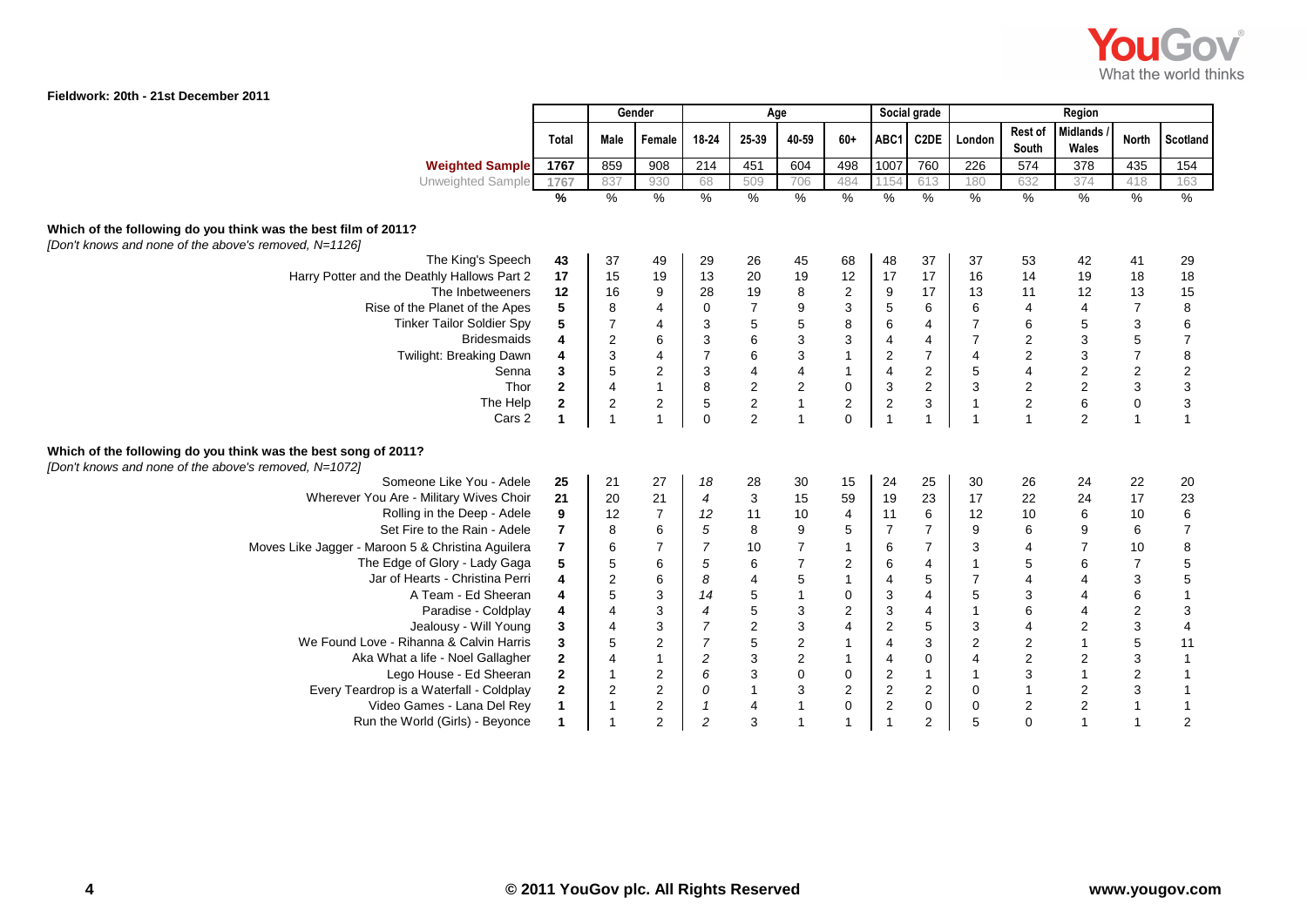

|                                                                                                                              |                         | Gender                  |                         | Age                     |                                            |                                            |                         |                | Social grade   |                           |                         | Region                    |                           |                                            |
|------------------------------------------------------------------------------------------------------------------------------|-------------------------|-------------------------|-------------------------|-------------------------|--------------------------------------------|--------------------------------------------|-------------------------|----------------|----------------|---------------------------|-------------------------|---------------------------|---------------------------|--------------------------------------------|
|                                                                                                                              | Total                   | Male                    | Female                  | 18-24                   | 25-39                                      | 40-59                                      | $60+$                   | ABC1           | C2DE           | London                    | Rest of<br>South        | Midlands<br>Wales         | <b>North</b>              | Scotland                                   |
| <b>Weighted Sample</b>                                                                                                       | 1767                    | 859                     | 908                     | 214                     | 451                                        | 604                                        | 498                     | 1007           | 760            | 226                       | 574                     | 378                       | 435                       | 154                                        |
| <b>Unweighted Sample</b>                                                                                                     | 1767                    | 837                     | 930                     | 68                      | 509                                        | 706                                        | 484                     | 1154           | 613            | 180                       | 632                     | 374                       | 418                       | 163                                        |
|                                                                                                                              | %                       | $\frac{0}{0}$           | $\frac{9}{6}$           | $\frac{9}{6}$           | $\frac{9}{6}$                              | $\frac{9}{6}$                              | $\frac{9}{6}$           | %              | $\frac{0}{0}$  | $\%$                      | $\%$                    | $\frac{0}{0}$             | $\%$                      | $\frac{9}{6}$                              |
| Which of the following do you think was the best album of 2011?<br>[Don't knows and none of the above's removed, N=862]      |                         |                         |                         |                         |                                            |                                            |                         |                |                |                           |                         |                           |                           |                                            |
| Adele - 21                                                                                                                   | 34                      | 28                      | 38                      | 29                      | 36                                         | 42                                         | 20                      | 32             | 36             | 39                        | 31                      | 34                        | 32                        | 34                                         |
| Lady Gaga - Born This Way                                                                                                    | 14                      | 14                      | 14                      | 16                      | 19                                         | 11                                         | 9                       | 15             | 13             | $\overline{7}$            | 12                      | 14                        | 20                        | 17                                         |
| Susan Boyle - Someone to Watch Over Me                                                                                       | 10                      | 8                       | 12                      | 0                       | $\mathbf{1}$                               | 6                                          | 42                      | 8              | 13             | 8                         | 9                       | 10                        | 12                        |                                            |
| Coldplay - Mylo Xyloto                                                                                                       | 7                       | 9                       | 6                       | 3                       |                                            | $10$                                       | $\bf 8$                 | $\,6$          | 9              | 4                         | 9                       | $\boldsymbol{9}$          | 6                         | $\begin{array}{c} 9 \\ 7 \end{array}$      |
| Amy Winehouse - Lioness: Hidden Treasures                                                                                    | $\overline{\mathbf{r}}$ | 6                       | $\bf 8$                 | $\pmb{0}$               | $\begin{array}{c} 6 \\ 5 \end{array}$      | $10$                                       | 11                      | $\overline{7}$ | $\overline{7}$ | 11                        | 8                       | 8                         | $\overline{\mathbf{4}}$   |                                            |
| Olly Murs - In Case You Didn't Know                                                                                          | 5                       | 4                       | $\sqrt{5}$              | 11                      | 4                                          | $\ensuremath{\mathsf{3}}$                  | 4                       | 4              | $\,6$          | $\overline{7}$            | $\mathbf 5$             | 8                         | $\overline{2}$            | $\begin{array}{c} 8 \\ 2 \\ 8 \end{array}$ |
| Noel Gallagher - High Flying Birds                                                                                           | 5                       | 8                       | $\mathbf{1}$            | $\overline{\mathbf{4}}$ | 6                                          | 5                                          |                         | 6              | $\sqrt{3}$     | 3                         | 3                       | $\overline{\mathbf{4}}$   | $\,6\,$                   |                                            |
| Ed Sheeran - +                                                                                                               | 4                       | 6                       | 3                       | 19                      | 3<br>8                                     | $\mathbf 0$                                | $\pmb{0}$               | 5              | $\mathbf{3}$   | $\overline{4}$            | 5                       | $\sqrt{2}$                | $\overline{\mathcal{I}}$  | $\overline{1}$                             |
| Foo Fighters - Wasting Light                                                                                                 | 4                       | 6                       | 3                       | $\pmb{0}$               |                                            | $\sqrt{5}$                                 | $\pmb{0}$               | $\mathbf 5$    | 3              | $\,6$                     | 5                       | $\mathsf 3$               | $\ensuremath{\mathsf{3}}$ | $\begin{array}{c} 2 \\ 1 \end{array}$      |
| Florence + the Machine - Ceremonials                                                                                         | 4                       | 3                       | $\overline{\mathbf{4}}$ | $\boldsymbol{9}$        |                                            | $\begin{array}{c} 2 \\ 2 \\ 1 \end{array}$ | $\mathbf{1}$            | $\,6\,$        | $\mathbf{1}$   | $\ensuremath{\mathsf{3}}$ | 6                       | $\sqrt{2}$                | $\mathbf{3}$              |                                            |
| Kasabian - Velociraptor!                                                                                                     | 3                       | $\overline{\mathbf{4}}$ | 3                       | 5                       | $\begin{array}{c} 4 \\ 5 \\ 3 \end{array}$ |                                            | $\mathbf{1}$            | $\sqrt{2}$     | $\sqrt{5}$     | 4                         | $\mathbf 2$             | $\overline{\mathbf{4}}$   | $\mathbf{3}$              | $\frac{3}{8}$                              |
| Beyonce - 4                                                                                                                  | $\mathbf 2$             | 3                       | $\sqrt{2}$              | $\overline{\mathbf{4}}$ |                                            |                                            | $\overline{c}$          | $\mathsf 3$    | $\overline{c}$ | 3                         | $\mathbf{3}$            | $\mathsf 0$               | $\overline{1}$            |                                            |
| Arctic monkeys - Suck It and See                                                                                             | 1                       | -1                      | $\overline{1}$          | $\mathbf 0$             |                                            | $\mathbf{1}$                               | $\overline{1}$          | $\overline{1}$ | $\mathbf 0$    | $\overline{2}$            | $\overline{1}$          | $\mathbf 0$               | $\overline{1}$            | $\overline{1}$                             |
| Which of the following do you think was the best soap opera of 2011?<br>[Don't knows and none of the above's removed, N=910] |                         |                         |                         |                         |                                            |                                            |                         |                |                |                           |                         |                           |                           |                                            |
| <b>Coronation Street</b>                                                                                                     | 25                      | 25                      | 25                      | 22                      | 18                                         | 31                                         | 23                      | 27             | 22             | 24                        | 21                      | 28                        | 29                        | 17                                         |
| EastEnders                                                                                                                   | 22                      | 17                      | 26                      | 32                      | 32                                         | 18                                         | 16                      | 19             | 26             | 34                        | 23                      | 20                        | 16                        | 25                                         |
| Emmerdale                                                                                                                    | 17                      | 21                      | 13                      | 13                      | 11                                         | 19                                         | 19                      | 12             | 22             | 9                         | 15                      | 16                        | 23                        | 15                                         |
| Casualty                                                                                                                     | $\overline{7}$          | 8                       | $\,6\,$                 | 0                       | $\mathbf 5$                                | $\,6\,$                                    | 12                      | 8              | $\sqrt{5}$     | $\sqrt{2}$                | 8                       | $\overline{7}$            | $\,6\,$                   | 12                                         |
| <b>Holby City</b>                                                                                                            | 6                       | $\boldsymbol{7}$        | 6                       | 10                      | $\overline{\mathbf{4}}$                    | $\boldsymbol{7}$                           | 6                       | $\overline{7}$ | $\sqrt{5}$     | 10                        | 6                       | $\overline{\mathbf{4}}$   | 6                         | $\, 6$                                     |
| Waterloo Road                                                                                                                | 6                       | 6                       | $\,6$                   | 9                       | 5<br>3<br>6<br>9<br>6                      | $\sqrt{5}$                                 | 6                       | $\mathbf 5$    | $\,6\,$        | $\overline{7}$            | $\overline{7}$          | $\boldsymbol{7}$          | $\ensuremath{\mathsf{3}}$ | 65553                                      |
| The Archers                                                                                                                  | 6                       | $\mathbf 5$             | $\,6$                   | 0                       |                                            | $\, 6$                                     | $\boldsymbol{9}$        | 8              | 3              | $\overline{7}$            | 8                       | $\overline{\mathbf{4}}$   | $\ensuremath{\mathsf{3}}$ |                                            |
| Neighbours                                                                                                                   | 4                       | $\mathbf 5$             | $\overline{\mathbf{4}}$ | 6                       |                                            | $\begin{array}{c} 3 \\ 2 \end{array}$      | $\overline{\mathbf{4}}$ | 5              | 4              | $\overline{\mathbf{c}}$   | $\mathsf 3$             | $\,6$                     | $\sqrt{5}$                |                                            |
| Hollyoaks                                                                                                                    | 4                       | 3                       | $\overline{4}$          | $\boldsymbol{7}$        |                                            |                                            | $\pmb{0}$               | 4              | $\mathbf{3}$   | $\mathbf 2$               | $\overline{\mathbf{4}}$ | $\boldsymbol{2}$          | $\sqrt{5}$                |                                            |
| Home and Away                                                                                                                | 2                       | 3                       | $\overline{c}$          | ${\cal O}$              |                                            | $\mathbf{1}$                               | $\boldsymbol{2}$        | 3              | $\sqrt{2}$     | 3                         | $\sqrt{2}$              | $\ensuremath{\mathsf{3}}$ | $\ensuremath{\mathsf{3}}$ |                                            |
| Doctors                                                                                                                      | $\overline{2}$          |                         | 3                       | $\overline{c}$          | $\overline{1}$                             | $\overline{2}$                             | 3                       | $\sqrt{2}$     | $\mathbf 2$    | $\Omega$                  | 3                       | $\overline{1}$            | $\overline{2}$            | $\overline{1}$                             |
|                                                                                                                              |                         |                         |                         |                         |                                            |                                            |                         |                |                |                           |                         |                           |                           |                                            |

г

┱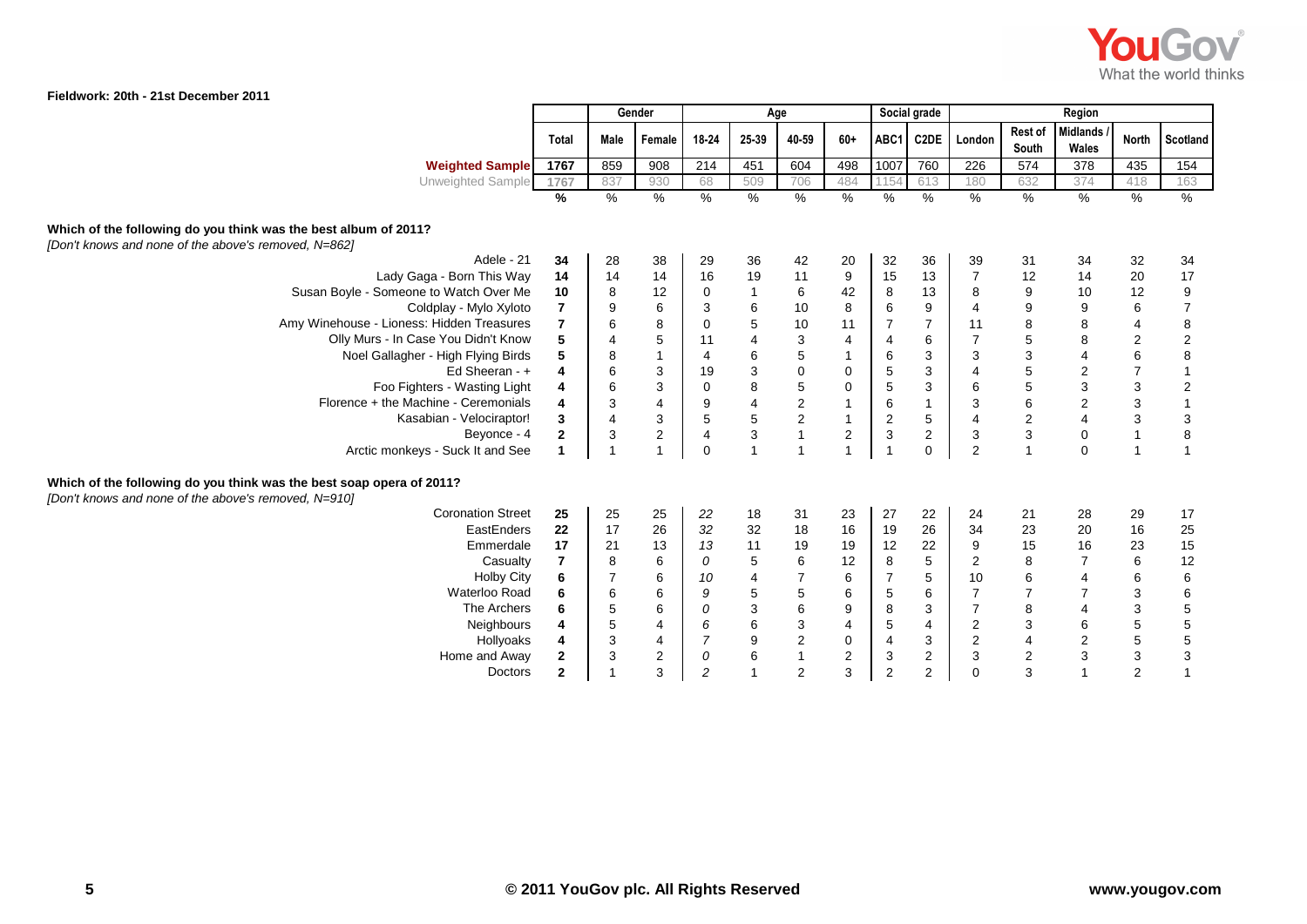

|                                                                                        |                | Gender         |                         |                         | Age                     |                           |                         |                | Social grade      |                |                  | Region                   |                           |                          |
|----------------------------------------------------------------------------------------|----------------|----------------|-------------------------|-------------------------|-------------------------|---------------------------|-------------------------|----------------|-------------------|----------------|------------------|--------------------------|---------------------------|--------------------------|
|                                                                                        | Total          | Male           | Female                  | 18-24                   | 25-39                   | 40-59                     | $60+$                   | ABC1           | C <sub>2</sub> DE | London         | Rest of<br>South | <b>Midlands</b><br>Wales | North                     | <b>Scotland</b>          |
| <b>Weighted Sample</b>                                                                 | 1767           | 859            | 908                     | 214                     | 451                     | 604                       | 498                     | 1007           | 760               | 226            | 574              | 378                      | 435                       | 154                      |
| Unweighted Sample                                                                      | 1767           | 837            | 930                     | 68                      | 509                     | 706                       | 484                     | 115            | 613               | 180            | 632              | 374                      | 418                       | 163                      |
|                                                                                        | %              | $\frac{9}{6}$  | $\frac{0}{6}$           | $\frac{9}{6}$           | $\frac{9}{6}$           | $\frac{9}{6}$             | $\frac{0}{0}$           | $\frac{9}{6}$  | $\frac{9}{6}$     | $\frac{9}{6}$  | $\frac{9}{6}$    | $\%$                     | $\frac{9}{6}$             | $\%$                     |
| Which of the following do you think was the best soap opera storyline of 2011?         |                |                |                         |                         |                         |                           |                         |                |                   |                |                  |                          |                           |                          |
| [Don't knows and none of the above's removed, N=680]                                   |                |                |                         |                         |                         |                           |                         |                |                   |                |                  |                          |                           |                          |
| Jackson's assisted suicide in Emmerdale                                                | 15             | 19             | 11                      | 0                       | 14                      | 17                        | 18                      | 14             | 15                | 10             | 16               | 13                       | 15                        | 16                       |
| Steve and Becky's relationship in Coronation Street                                    | 14             | 18             | 11                      | 10                      | 13                      | 16                        | 14                      | 14             | 14                | 13             | 14               | 11                       | 16                        | 16                       |
| John Stape's murders and death in Coronation Street                                    | 14             | 17             | 11                      | $\overline{7}$          | 13                      | 17                        | 13                      | 17             | 11                | 11             | 11               | 21                       | 13                        | 12                       |
| Zainab and Yusef in EastEnders                                                         | 14             | 10             | 16                      | 14                      | 11                      | 12                        | 18                      | 15             | 13                | 15             | 19               | 9                        | $\bf 8$                   | 20                       |
| Baby swap story in EastEnders                                                          | 13             | 10             | 15                      | 30                      | 14                      | 10                        | $\boldsymbol{9}$        | 13             | 13                | 17             | 12               | 13                       | 14                        | $\bf 7$                  |
| Tanya's cervical cancer diagnosis in EastEnders                                        | 11             | $\overline{4}$ | 15                      | 20                      | 11                      | 10                        | $\overline{7}$          | 10             | 11                | 19             | 10               | 10                       | $\overline{7}$            | 12                       |
| Attack on Cain Dingle in Emmerdale                                                     | 9              | 12             | 8                       | 6                       | $\overline{\mathbf{4}}$ | 11                        | 14                      | 6              | 13                | 3              | $\overline{7}$   | 13                       | 14                        | $\overline{4}$           |
| Silas the serial killer in Hollyoaks                                                   | $\bf 7$        | 6              | 8                       | 13                      | 15                      | $\overline{\mathbf{4}}$   | $\mathbf{1}$            | 8              | 6                 | 8              | $\,6\,$          | $\overline{7}$           | $\bf 8$                   | 12                       |
| Amy's baby in Emmerdale                                                                | $\pmb{4}$      | $\mathsf 3$    | $\overline{\mathbf{4}}$ | ${\cal O}$              | $\overline{5}$          | $\mathsf 3$               | $\sqrt{5}$              | 4              | 4                 | $\overline{4}$ | $\overline{4}$   | $\overline{c}$           | $\overline{5}$            | $\sqrt{2}$               |
| Which of the following do you think was the best reality television show of 2011?      |                |                |                         |                         |                         |                           |                         |                |                   |                |                  |                          |                           |                          |
| [Don't knows and none of the above's removed, N=1290]                                  |                |                |                         |                         |                         |                           |                         |                |                   |                |                  |                          |                           |                          |
| <b>Strictly Come Dancing</b>                                                           | 25             | 21             | 28                      | $\mathbf 5$             | 16                      | 25                        | 42                      | 27             | 23                | 20             | 30               | 24                       | 22                        | 27                       |
| I'm a Celebrity Get Me Out of Here                                                     | 14             | 12             | 16                      | 10                      | 15                      | 20                        | 8                       | 10             | 20                | 13             | 11               | 15                       | 20                        | $\boldsymbol{7}$         |
| The Apprentice                                                                         | 14             | 18             | 10                      | 14                      | 16                      | 14                        | 12                      | 15             | 11                | 16             | 12               | 12                       | 15                        | 17                       |
| The Choir: Military Wives                                                              | 11             | 11             | 11                      | $\mathbf{1}$            | $\mathbf 2$             | $\boldsymbol{9}$          | 26                      | 11             | 11                | 10             | 13               | 11                       | $\bf 8$                   | $\bf 8$                  |
| Come Dine with Me                                                                      | 10             | 12             | 9                       | 32                      | 11                      | $\overline{7}$            | $\mathsf 3$             | 10             | 10                | 6              | 11               | 13                       | 10                        | $\overline{7}$           |
| Masterchef                                                                             | 10             | 13             | 8                       | $\overline{\mathbf{7}}$ | 12                      | 13                        | $\overline{5}$          | 13             | 6                 | 13             | 10               | 9                        | $\overline{7}$            | 15                       |
| The X Factor                                                                           | $\overline{7}$ | $\overline{7}$ | 8                       | $\overline{7}$          | 14                      | $\,6\,$                   | $\sqrt{2}$              | $\overline{5}$ | 11                | 5              | $\overline{4}$   | 10                       | 11                        | $\,6$                    |
| The Only Way is Essex                                                                  | 4              | $\overline{4}$ | $\overline{\mathbf{4}}$ | 8                       | $\overline{7}$          | $\mathbf 2$               | $\mathbf{1}$            | 4              | 3                 | $\overline{4}$ | $\,6\,$          | $\overline{c}$           | $\mathbf{1}$              | $\boldsymbol{9}$         |
| <b>Big Brother</b>                                                                     | $\mathbf 3$    | $\sqrt{3}$     | $\overline{\mathbf{4}}$ | $\, 6$                  | $\overline{5}$          | $\ensuremath{\mathsf{3}}$ | $\mathbf{1}$            | $\sqrt{3}$     | 4                 | 8              | $\sqrt{3}$       | $\mathbf 2$              | $\ensuremath{\mathsf{3}}$ | $\overline{\mathcal{A}}$ |
| Made in Chelsea                                                                        | $\mathbf{2}$   | $\mathbf{1}$   | $\overline{2}$          | 9                       | 3                       | $\mathbf 0$               | $\mathsf{O}\xspace$     | 3              | 1                 | 6              | $\overline{1}$   | $\overline{2}$           | $\mathbf{1}$              | $\mathbf 0$              |
| Which of the following do you think was the best reality television moment of<br>2011? |                |                |                         |                         |                         |                           |                         |                |                   |                |                  |                          |                           |                          |
| [Don't knows and none of the above's removed, N=853]                                   |                |                |                         |                         |                         |                           |                         |                |                   |                |                  |                          |                           |                          |
| Harry Judd winning the Strictly final                                                  | 29             | 27             | 31                      | 4                       | 15                      | 27                        | 54                      | 34             | 23                | 24             | 35               | 28                       | 26                        | 28                       |
| Russell Grant being fired from a cannon on Strictly                                    | 16             | 13             | 17                      | 14                      | 11                      | 16                        | 21                      | 16             | 15                | 10             | 18               | 20                       | 12                        | 15                       |
| Fatima and the cockroach in I'm a Celebrity                                            | 15             | 15             | 16                      | 15                      | 20                      | 17                        | $\boldsymbol{9}$        | 15             | 16                | 25             | 15               | 16                       | 12                        | 10                       |
| Little Mix winning X Factor                                                            | 13             | 10             | 15                      | 35                      | 20                      | $\,8\,$                   | $\overline{\mathbf{4}}$ | 11             | 15                | 13             | 11               | 10                       | 15                        | 19                       |
| Freddie Starr's bushtucker in I'm a Celebrity                                          | 13             | 20             | 8                       | $\boldsymbol{2}$        | 12                      | 21                        | 8                       | 10             | 16                | 19             | $\bf8$           | 15                       | 17                        | $\mathbf{3}$             |
| Mark Wright with rats in I'm a Celebrity                                               | $\overline{7}$ | $\overline{7}$ | 8                       | 10                      | 11                      | $\overline{7}$            | $\overline{\mathbf{4}}$ | 6              | 9                 | $\sqrt{2}$     | $\,6\,$          | 6                        | $\boldsymbol{9}$          | 19                       |
| Mark and Dougie's 'bromance' in I'm a Celebrity                                        | $\overline{7}$ | 8              | 6                       | 21                      | 10                      | 5                         | $\overline{2}$          | 8              | 6                 | $\overline{7}$ | $\overline{7}$   | 5                        | 9                         | 6                        |